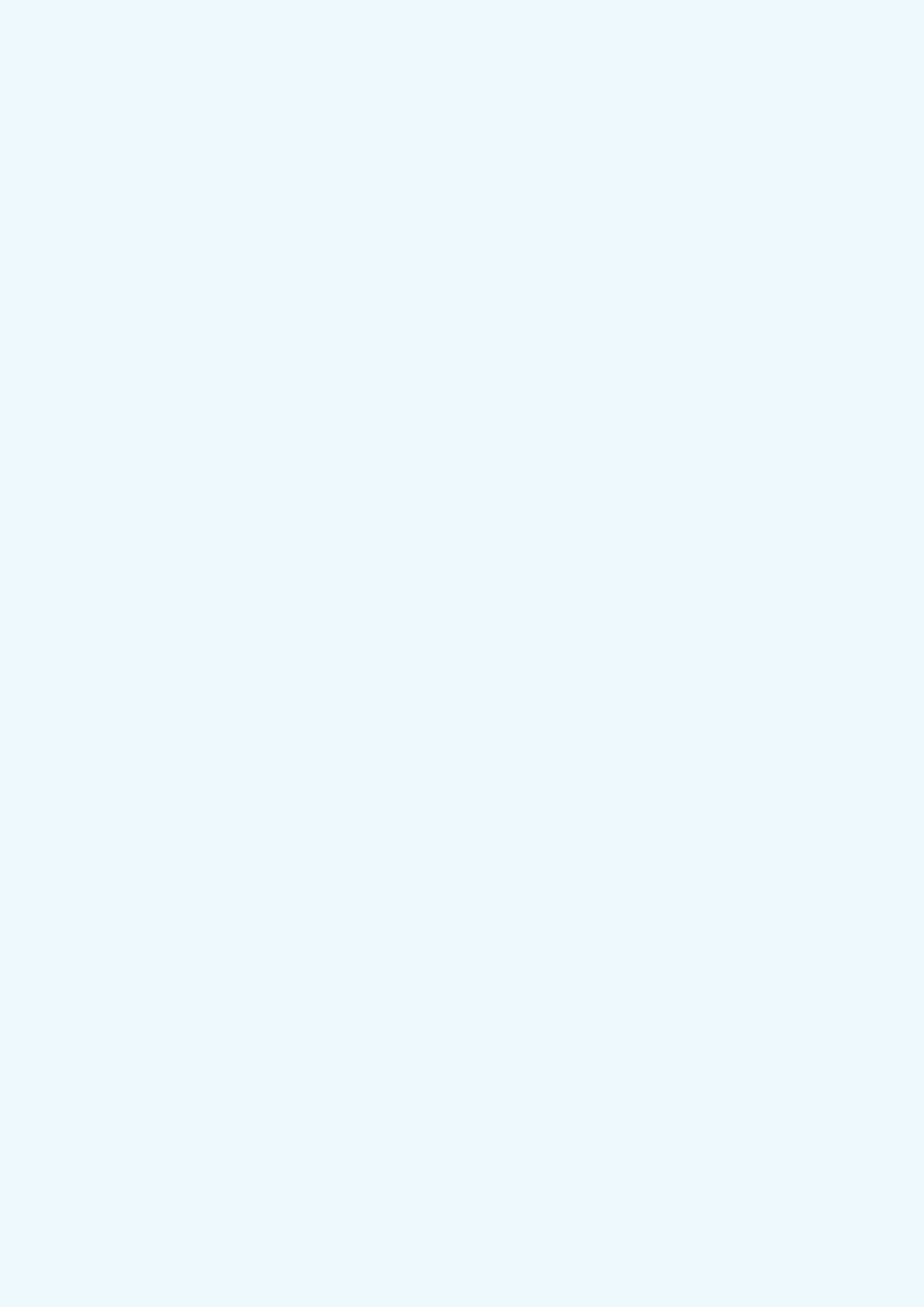# **Chapter VI**

#### **Mines and Minerals**

#### **6.1 Tax Administration**

Assessment and collection of mining receipts is governed by the Mines and Minerals (Development and Regulation) (MMDR) Act, 1957; the West Bengal Minor Minerals (WBMM) Rules, 2002 and the West Bengal Minor Minerals Concession (WBMMC) Rules, 2016; the Bengal Public Demands Recovery (BPDR) Act, 1913; the Cess Act, 1880; the West Bengal Primary Education Act, 1973 and the West Bengal Rural Employment and Production Act, 1976.

In West Bengal, two departments, Land and Land Reforms and Refugee Relief and Rehabilitation (L&LR and RR& R) Department and Department of Industry, Commerce and Enterprises, are entrusted with the assessment and collection of revenues from minor minerals. The organisational set up has been shown in the following chart:





#### **6.2 Internal Audit**

As the mining activities are mainly regulated by L&LR and RR& R Department, the IAW of the Department is liable to conduct audit of the units involved in regulation of mining activities.

Performance of the IAW of L&LR and RR&R Department has already been discussed in Paragraph No. 3.2 of this report.

### **6.3 Results of audit**

In 2018-19, test check of the records of 11 DL&LROs showed under-assessment of tax and other irregularities amounting to  $\bar{\xi}$  95.17 crore in 249 cases, which fall under the categories given in **Table 6.1.**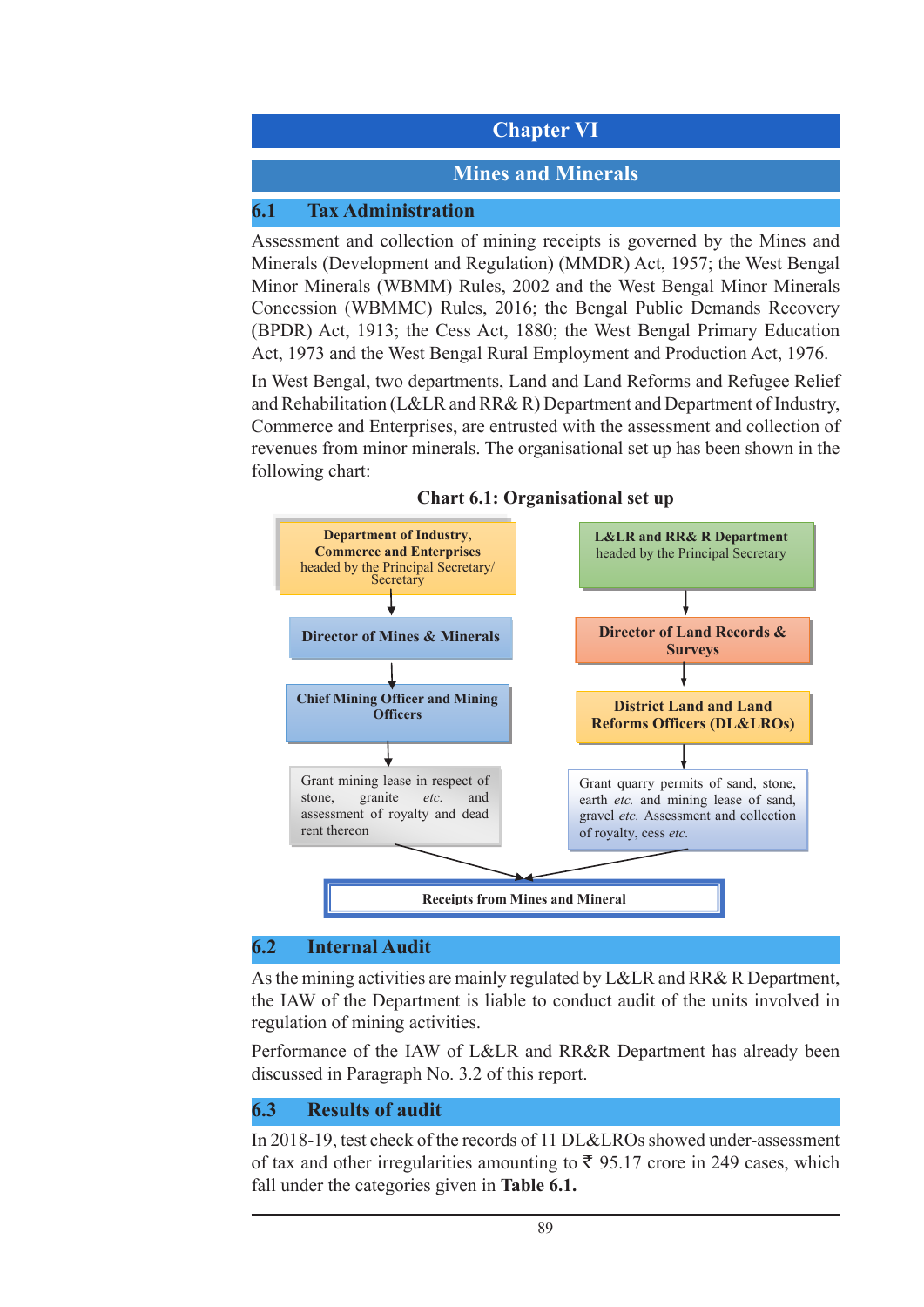|                |                                                                                         |                        | $(3 \nvert n \text{ error})$ |
|----------------|-----------------------------------------------------------------------------------------|------------------------|------------------------------|
| <b>Sl. No.</b> | <b>Categories</b>                                                                       | <b>Number of cases</b> | <b>Amount</b>                |
| 1.             | Non/short-assessment/realisation of price of<br>minor minerals extracted unauthorisedly | 100                    | 27.16                        |
| 2.             | Non/ short-assessment/ levy/ realisation of<br>royalty and cess                         | 58                     | 11.88                        |
| 3.             | Non-realisation of bid money of auction of sand<br>block from the sand lessee           | 34                     | 50.23                        |
| 4.             | Non-raising of demand regarding<br>District<br>Mineral Foundation Fund                  | 26                     | 1.25                         |
| 5.             | Non/short-realisation of penalty                                                        | 13                     | 3.53                         |
| 6.             | Other cases                                                                             | 18                     | 1.12                         |
|                | Total                                                                                   | 249                    | 95.17                        |

#### **Table 6.1: Results of Audit**

During the course of the year, the Department accepted under-assessment and other deficiencies of  $\bar{\xi}$  53.94 crore in 213 cases; of which 191 cases involving  $\bar{\xi}$  50.49 crore were pointed out during the year 2018-19 and the rest in earlier years. An amount of  $\bar{\xi}$  2.74 crore was realised in 22 cases during the year.

Audit was conducted in 11 out of 29 (37.93 *per cent*) DL&LROs administering Minor Minerals and Mining Receipts during the period 2018-19. The cases mentioned in the succeeding paragraphs are those which came to notice in the course of test audit for the period 2018-19 as well as those which could not be reported in the previous Audit Report. The cases were examined to ascertain the extent of compliance of provisions of the Acts and Rules framed thereunder. The findings arising from audit involving  $\bar{\tau}$  36.80 crore are discussed in the following paragraphs:

## **6.4 Non/ short recovery of price of earth against unauthorised extraction of earth**

Dues of  $\bar{\tau}$  34.60 crore towards price of earth against extraction of ` **37.93 crore cft of earth without valid permits were not recovered/ short recovered in 2,027 cases.**

Under Section 21 of the MMDR Act, 1957 and Rule 50 of WBMMC Rules, 2016, whenever any person removes, without any lawful authority, any mineral from any land, the State Government may, apart from penal actions like seizure, confiscation, eviction, imprisonment *etc*., recover from such person the mineral so removed or where such mineral has already been disposed of, the price thereof. Accordingly, the State Government has fixed price of earth at  $\bar{\tau}$  123 per 100 cft which is 1.5 times the royalty140 for extraction or removal of the earth.

Audit checked brick field registers and other relevant records in eleven DL&LROs and 3,270 cases were taken up for scrutiny out of 3,769 cases of extraction of earth; the balance 499 cases related to cases where either relevant records were either not available or the brick fields were not in operation and hence they could not be audited. Of these, in 2,027 cases brick field owners/ individuals extracted 37.93 crore cft of earth between 2016-17 and

<sup>&</sup>lt;sup>140</sup> *The rate of royalty for brick earth is*  $\bar{\xi}$  *82 per 100 cft.*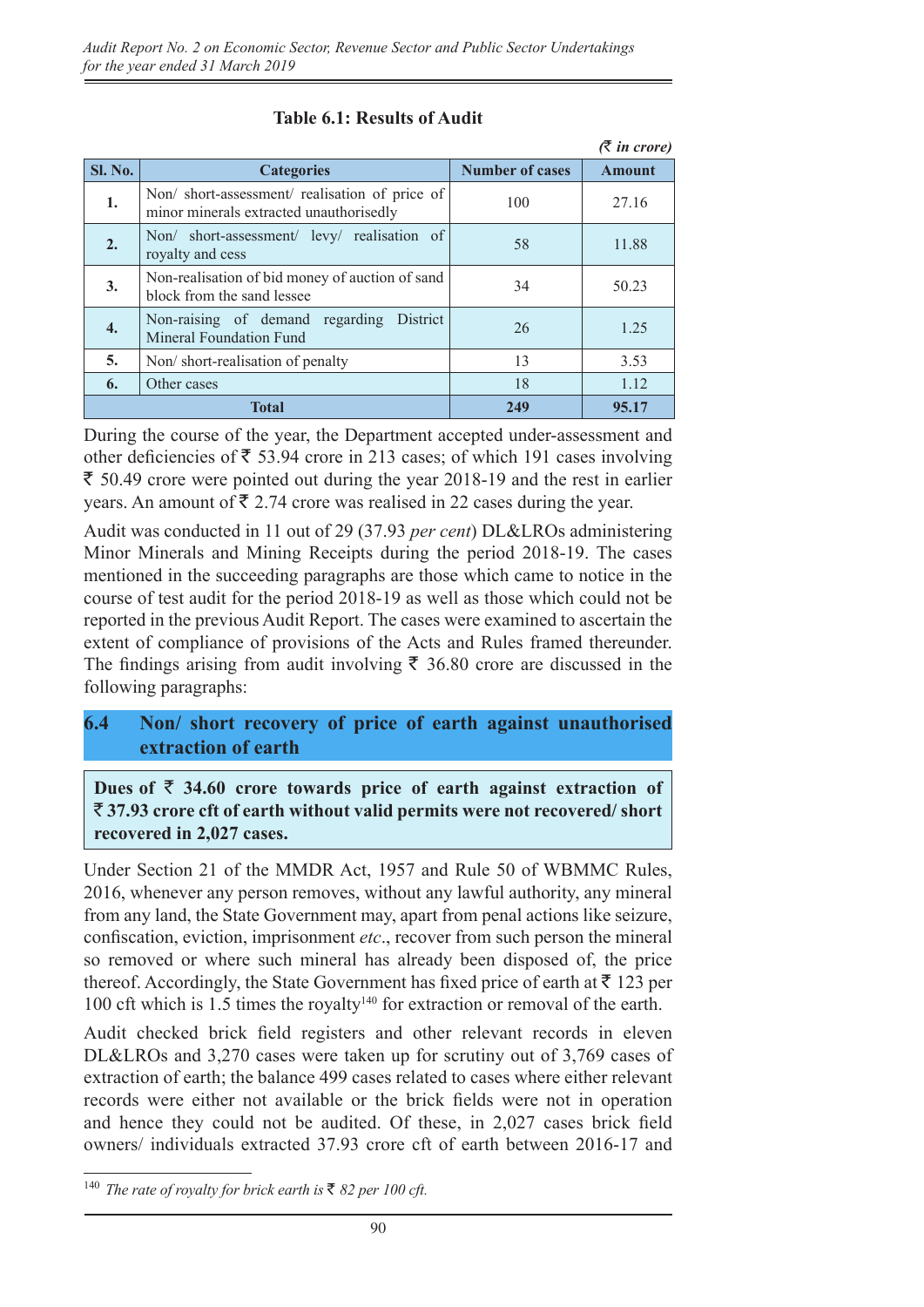2017-18 without valid permits. However, the authorities did not take any action to stop such unauthorised extraction nor did they initiate penal action as per extant rules. Moreover, the authorities recovered only  $\bar{\tau}$  12.05 crore as price of earth ( $\omega \bar{\tau}$  123 per 100 cft) out of  $\bar{\tau}$  46.65 crore recoverable for such unauthorised extraction of earth. This resulted in non/ short recovery of  $\bar{\xi}$  34.60 crore as shown in the following table:

|                  |                                                  |                 |                                                         |                                                                        |                                       | $(3 \nvert n \text{ error})$      |
|------------------|--------------------------------------------------|-----------------|---------------------------------------------------------|------------------------------------------------------------------------|---------------------------------------|-----------------------------------|
| SI.<br>No.       | <b>Nature of</b><br><i>irregularities</i>        | No. of<br>cases | <b>Quantity of</b><br>earth extracted<br>(in crore cft) | <b>Price of earth to</b><br>be recovered $\omega$<br>₹ 123 per 100 cft | <b>Price of</b><br>earth<br>recovered | Non/short<br>recovery<br>of earth |
|                  |                                                  |                 |                                                         | 5                                                                      | $\boldsymbol{\theta}$                 | $7 = 5 - 6$                       |
| 1.               | Non-recovery of price<br>of earth                | 948             | 20.39                                                   | 25.08                                                                  | <b>Nil</b>                            | 25.08                             |
| $\overline{2}$ . | of<br><b>Short</b><br>recovery<br>price of earth | 1,079           | 17.54                                                   | 21.57                                                                  | 12.05                                 | 9.52                              |
| <b>Total</b>     |                                                  | 2,027           | 37.93                                                   | 46.65                                                                  | 12.05                                 | 34.60                             |

#### **Table 6.2: Non/ short recovery of price of earth**

No reasons were found on records for non/ short recovery of price of earth. Though similar observations have been made in Audit Reports of last five years  $(2013-14$  to  $2017-18)$ <sup>141</sup>, no remedial measures were taken by the Department.

On this being pointed out in Audit, the Government accepted (January 2021) the audit observation and intimated realisation of  $\bar{\tau}$  64.36 lakh. Further, they stated that persuasion was on for realisation of the balance amount.

#### **6.5 Non-realisation of penalty for short extraction of sand**

**Penalty of**  $\bar{\tau}$  **2.20 crore was not realised for shortfall in the extraction of sand in 34 cases.**

In terms of Rule 21 (1) (e) of the WBMM Rules, 2002, the lessee shall extract and despatch a minimum guaranteed quantity of mineral from the leasehold area annually, as prescribed in the lease deed. In case there is any shortfall in the extraction and despatch of the said minimum quantity without any satisfactory reason, penalty to the extent of twice the amount of royalty, that would have accrued on such shortfall, shall have to be paid by the lessee. The reasons for shortfall in extraction will be regarded satisfactory if those are in accordance with the explanations under Rule 16(4) of WBMM Rules. In such cases the lessee would have to submit documentary evidence supported by an affidavit to the concerned authority.

It was observed (between December 2017 and September 2018) from records of 57 out of 212 lessees in offices of two DL&LROs that 27 lessees in 34 cases extracted 0.62 crore cft of sand against the minimum guaranteed quantity of 1.70 crore cft of sand prescribed in the lease deeds. Reasons, as required under the Rules, for short extraction of 1.08 crore cft of sand were not on record. In the absence of any satisfactory reasons, penal proceedings were required to be initiated by the authorities against these lessees. The authorities, however, did

<sup>141</sup> *Para No. 7.7 of AR 2013-14, Para No. 6.4.18 of AR 2014-15, Para No. 6.4 of AR 2015-16, Para No. 6.4 of AR 2016-17 and Para 7.5 of AR 2017-18.*